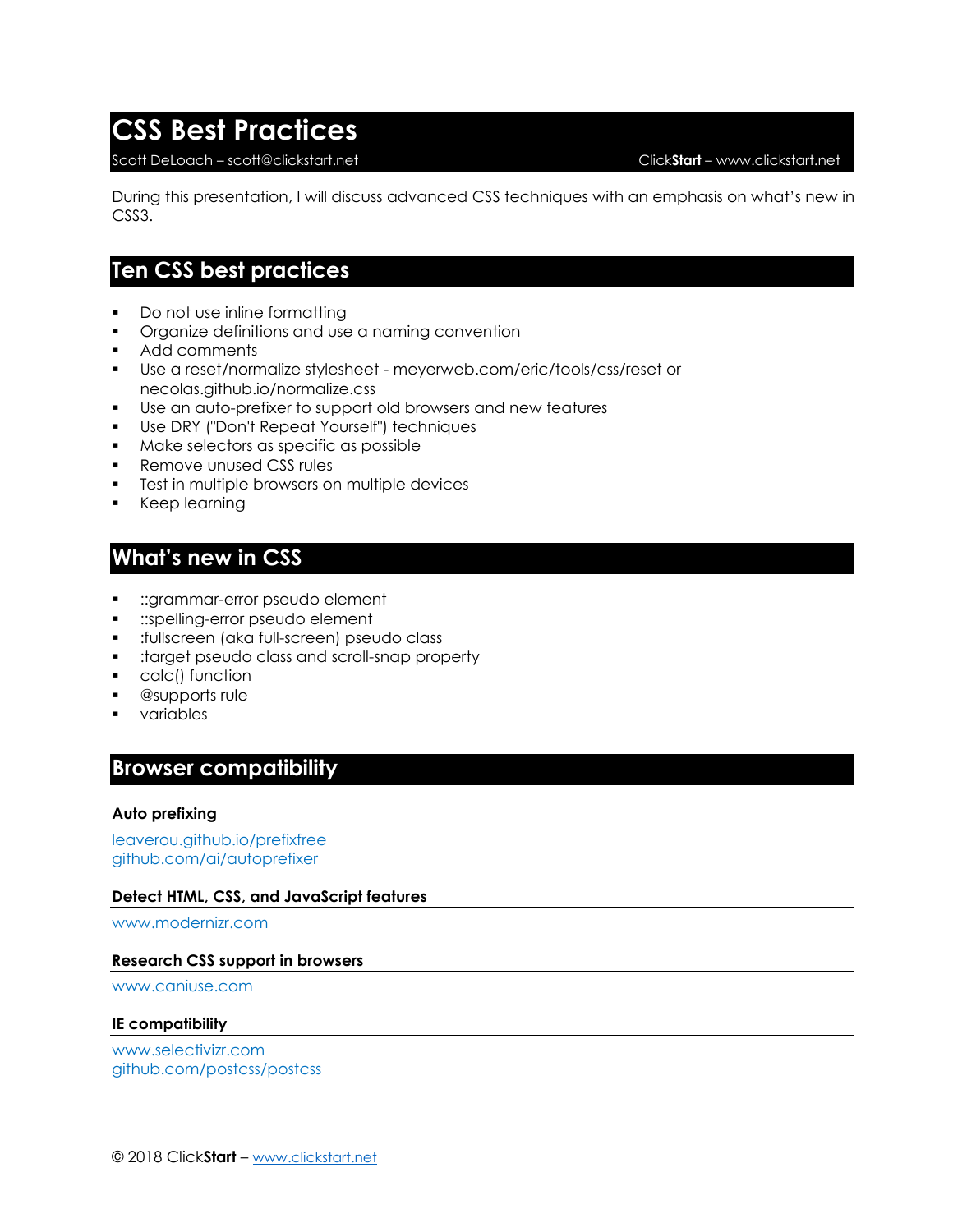## **DRY coding**

"Don't repeat yourself."

### **Grouping selectors**

h1, h2, h3, h4, h5, h6 { color: green; }

### **rems measurement unit**

ul { font-size: .9rem; }

### **Code samples — Prism**

[www.prismjs.com](http://www.prismjs.com/)

### **Google Material Design**

<link href="https://fonts.googleapis.com/icon?family=Material+Icons" />

<i class="material-icons">face</i>

See [www.google.com/design/spec/material-design/introduction.html](http://www.google.com/design/spec/material-design/introduction.html)

### **Font Awesome**

<link href="https://use.fontawesome.com/releases/v5.2.0/css/all.css" rel="stylesheet" crossorigin="anonymous" />

```
<i class="fas fa-print fa-3x"></i>
```
## **Variables**

### **Variables**

```
:root { --main-bg-color: orange; } 
.exBox { 
   background-color: var(--main-bg-color); 
   color: white; 
} 
.exText { 
   background-color: var(--main-bg-color); 
   color: white; 
} 
See also
```
SASS - [http://sass-lang.com](http://sass-lang.com/) LESS - [http://lesscss.org](http://lesscss.org/)

### **currentColor variable**

```
p.example a { 
   text-decoration: none; 
   color: currentcolor; 
   border-bottom: 1px dashed currentcolor; 
}
```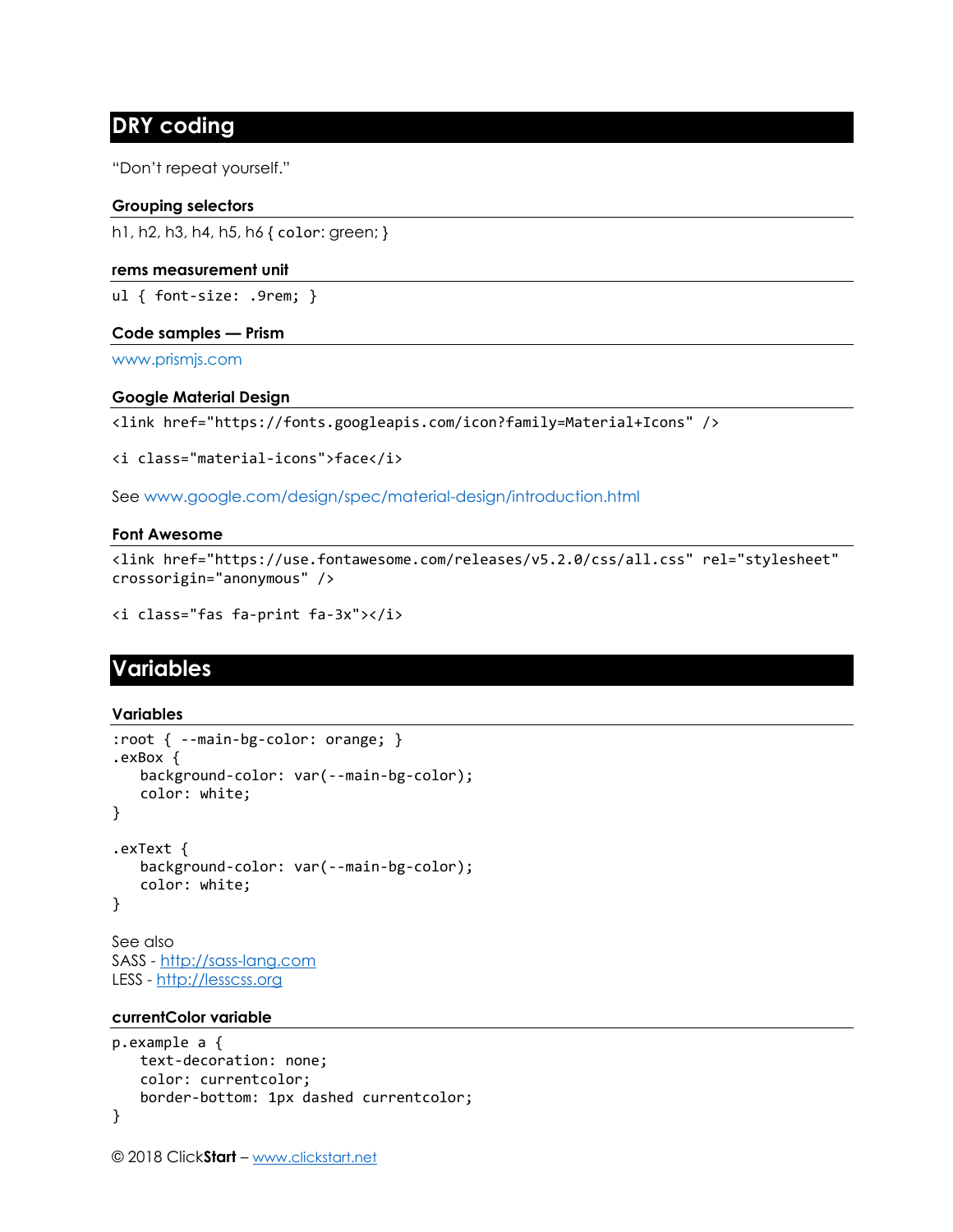## **calc() function**

```
:root { --fontSize: 1rem; } 
h6 { font-size: calc(var(--fontSize) * 2); }
```
## **Responsive design**

### **display:grid**

.wrapper { display: grid; grid-gap: 20px; grid-template-columns: repeat(auto-fit, 9rem); grid-template-rows: repeat(2, 12rem); } .wrapper div { background-color: green; color: white; border-radius: 6px; font-size: 10rem; text-align: center; }

```
<div class="wrapper">
   <div>1</div>
   <div>2</div>
   <div>3</div>
</div>
```
### **system-ui font**

body { font-family: system-ui, -apple-system, BlinkMacSystemFont, "Segoe UI", Roboto, Oxygen-Sans, Ubuntu, Cantarell, "Helvetica Neue", sans-serif; }

### **Link target formatting**

\*:target { background-color: yellow; }

### **Responsive images**

```
img { 
   min-height : auto; min-width : 480px; /* max width of mobile medium */ 
   max-height : auto; 
   max-width : 100%;
}
```
### **Responsive tables**

```
/* 47.9375em mobile landscape max width */ 
@media (max-width: 47.9375em) { 
   table { display: block; width: 100%; } 
   table caption { display: block; } 
   table thead { display: none; visibility: hidden; } 
   table tbody, table tr, table th, table td { border: 0; display: block; text-align: 
   left; } 
   table th[data-title]:before, table td[data-title]:before { content: attr(data-
   title) ": "; font-weight: bold; } 
   table td:empty { display: none; }
}
```
### **What's next**

- Breaks spread, column, region
- Case insensitivity p[class\$="example" i]  $\{\}$